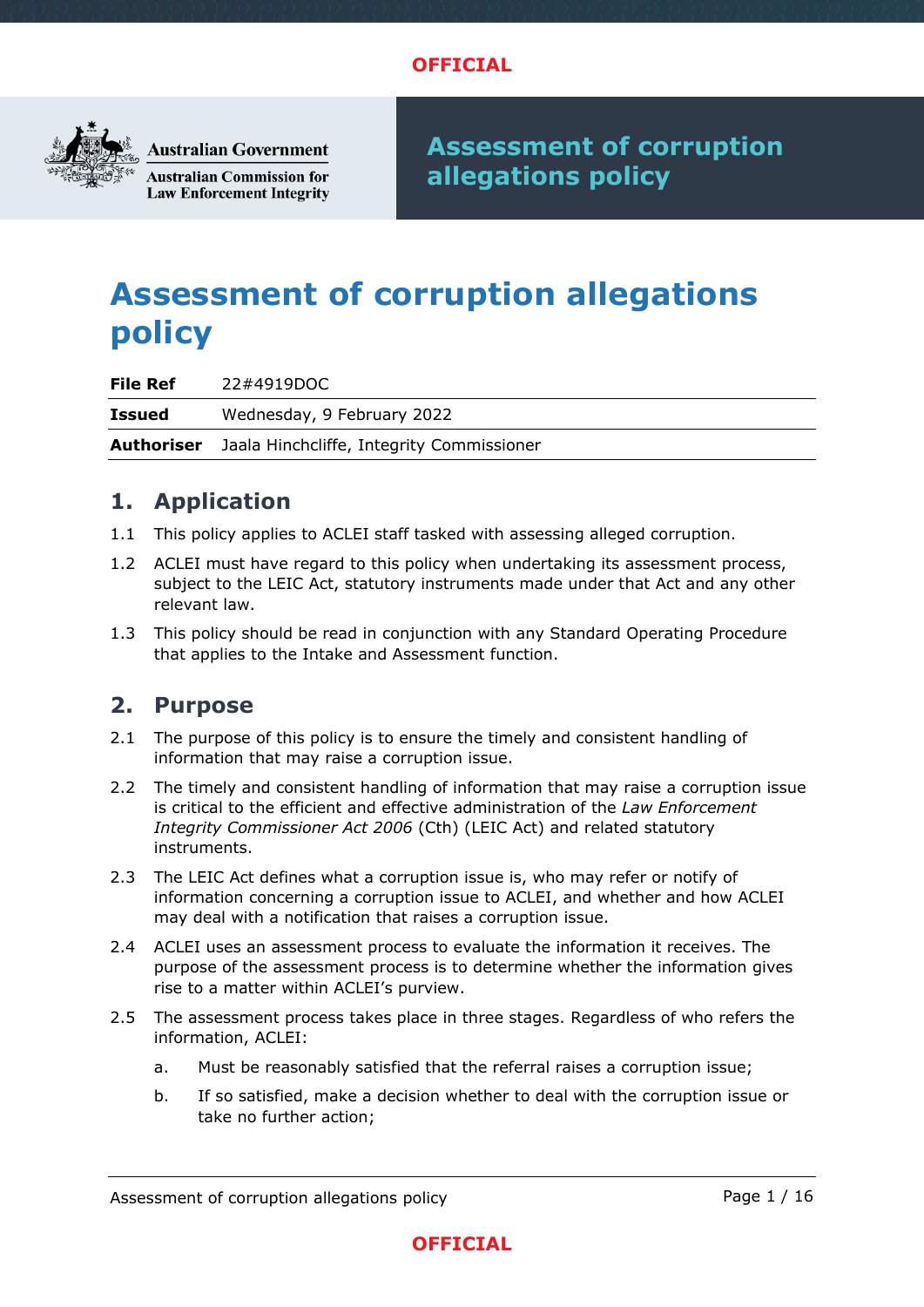c. If a decision is made to deal with the corruption issue, make a further decision how to deal with the corruption issue.

## **3. General assessment procedure**

- 3.1 ACLEI will assess any referral it receives and make decisions based on the allegation made in the referral and any other information available to ACLEI. Decision-makers at ACLEI are not bound by the strict terms of the referrer's allegation and may inform themselves as reasonable and appropriate.
- 3.2 Unless exceptional circumstances justify, ACLEI will decline to assess a referral unless:
	- a. In the case of a referral made by a member of the public the referral is made in writing. $1$
	- b. In the case of a notification made by a law enforcement agency head the notification is made in the manner and form agreed between ACLEI and the agency, and in the absence of such an agreement, in writing. $2$
- 3.3 Where a referral is deficient for any reason, ACLEI will make such enquiries as are reasonable in the circumstances to clarify the allegation or to seek supplementary information.
- 3.4 ACLEI's assessment procedure is not designed to make, or predetermine, ultimate findings of fact, but is designed to take an informed approach to referrals with the aim of treating referrals consistently.

## **4. First stage: Does the referral raise a corruption issue?**

### **ACLEI must be reasonably satisfied of each element of a corruption issue**

- 4.1 An allegation will fall within ACLEI's jurisdiction if it is a corruption issue. A corruption issue is defined in section 7 of the LEIC Act as:
	- (1) For the purpose of this Act, a *corruption issue* is an issue whether a person who is, or has been, a staff member of a law enforcement agency:
		- (a) has, or may have, engaged in corrupt conduct; or
		- (b) is, or may be, engaging in corrupt conduct; or
		- (c) will, or may at any time in the future engage in corrupt conduct.
	- (2) To avoid doubt, an allegation or information, may raise a corruption issue even if the identity of the person is unknown, is uncertain or is not disclosed in the allegation or information.
- 4.2 Before it may deal with an allegation, ACLEI must be reasonably satisfied that the allegation raises a corruption issue. This involves being reasonably satisfied that:

<sup>1</sup> See *Law Enforcement Integrity Commissioner Act 2006* (Cth), sub-ss 23(3) and (4).

<sup>2</sup> See *Law Enforcement Integrity Commissioner Act 2006* (Cth), sub-s 17(1)(b).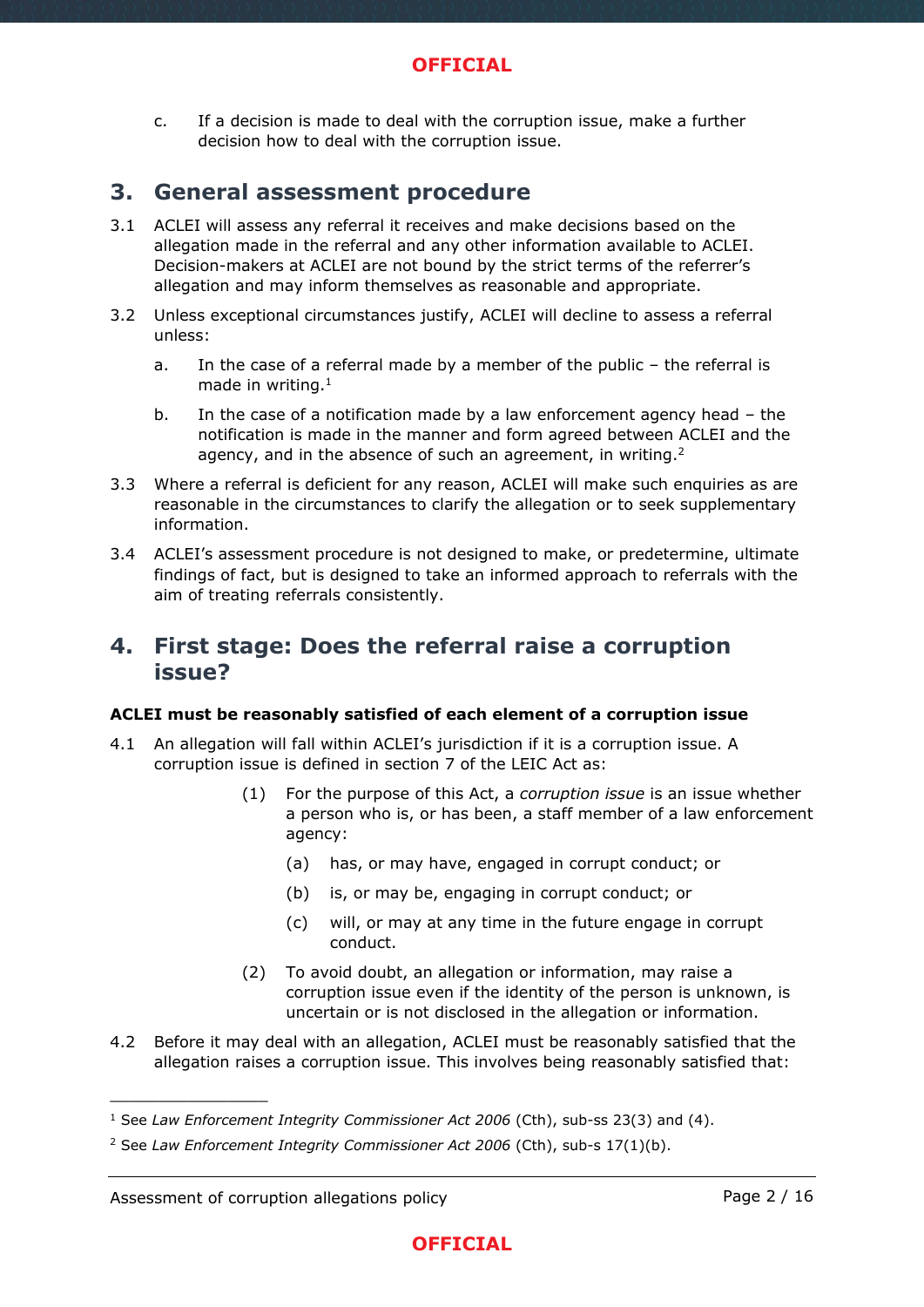- a. The referral raises an issue,
- b. The issue concerns the engagement in corrupt conduct by a person while that person is a staff member,
- c. The person is or was a staff member of a law enforcement agency, and
- d. If the allegation relates to an ATO, ASIC, APRA, ACCC or OSI staff member, the alleged conduct relates to the performance of a law enforcement function of the agency

#### **A. The referral must raise an issue**

- 4.3 ACLEI must be reasonably satisfied that the referral raises an issue in the sense that it brings forward a point the decision of which determines the matter.<sup>3</sup>
- <span id="page-2-0"></span>4.4 For most referrals, it will be clear from the allegation that the referral raises an issue. However, referrals that do not bring forward, or invite determination of a matter, will not raise an issue, including, for example the following categories of referral:
	- a. Allegations that are so vague or incoherent that it is unclear whether any issue has been brought forward for determination and if so, what is being brought forward.
	- b. Allegations that are made, or information that is referred, which is impossible, or implausible, to the extent that there is nothing to determine.
	- c. Allegations that are made, or information that is referred, in a manner that suggests no issue is being brought forward.
	- d. Allegations that are made, or information that is referred, which leaves nothing to determine.

#### **Practical and policy considerations**

- 4.5 Whether a referral raises an issue is a subjective question, about which reasonable minds can arrive at different conclusions. The guiding principle is whether the referral puts forward a matter that is capable of being determined having regard to the ACLEI's functions, powers and responsibilities under the LEIC Act.
- 4.6 When reaching a view whether a referral has raised an issue, the matters to which ACLEI will have regard include:
	- a. *Nature of the allegation, including its inherent plausibility and objective seriousness* –

\_\_\_\_\_\_\_\_\_\_\_\_\_\_\_\_

## **OFFICIAL**

<sup>3</sup> Sections 18, 19 and 23 of the *Law Enforcement Integrity Commissioner Act 2006* (Cth) permit the Minster, heads of law enforcement agencies and other persons to take action in response to an allegation or information that raises a corruption issue by notifying or referring to the Integrity Commissioner. Section 38 allows the Integrity Commissioner to take action in response to an allegation or information that raises a corruption issue. In this context, the *Macquarie Dictionary*  defines "raise" as to give rise to, bring up or about, or put forward. Sections 31 and 32 enable the Integrity Commissioner to respond to referrals and notifications. A corruption issue is an issue whether a person engaged in corrupt conduct (s 7). In this context, the *Macquarie Dictionary*  defines issue as a point the decision of which determines a matter.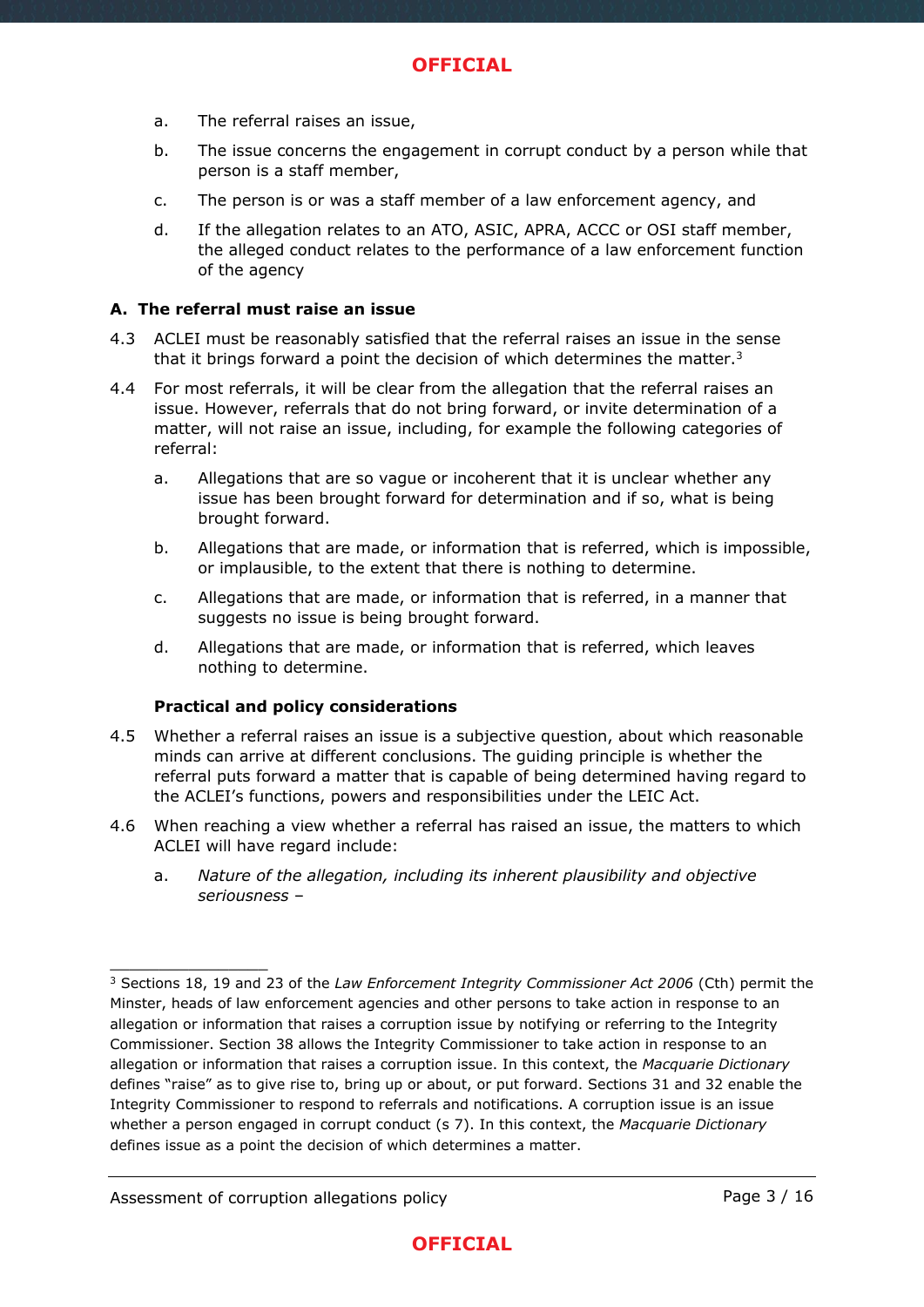The nature of an allegation is relevant to its plausibility. Impossible or implausible allegations are less amenable to investigation and ultimately findings of fact. They will be more likely to fall into the category at subparagraph [4.4\(](#page-2-0)b).

Moreover, the objective seriousness of an allegation will interact with other considerations in this list. The objective seriousness of an allegation may warrant ACLEI making a final and decisive determination of an issue, notwithstanding that it has already been investigated by an agency internally, whereas a less serious allegation would be more likely to fall into the category at sub-paragraph [4.4\(](#page-2-0)d).

b. *Particularity of the allegation* –

The particularity of an allegation is relevant to the capacity of the matter to be determined. Focussed and precise allegations are more amenable to investigation and findings. Conversely, vague, or imprecise allegations are more likely to fall into the category at sub-paragraph [4.4\(](#page-2-0)a).

c. *History of the referral, including any previous investigation, litigation or scrutiny of the allegations* –

The history of the referral is relevant to whether further investigation of the allegation is likely to lead to a determination of the matter. Allegations that have not been scrutinised prior to their referral are more likely to leave questions to be determined. Conversely, allegations that have already been fully investigated, scrutinised or litigated leading to a conclusive outcome are less likely to raise an issue in the sense that they fall into the category at subparagraph [4.4\(](#page-2-0)d).

If an investigation has been completed by an agency within ACLEI's jurisdiction, ACLEI may request information about the investigation in order to determine whether the allegations have been fully investigated in that investigation.

d. *Availability of investigative pathways* –

Just as the history of the referral is relevant to whether further investigation of the allegation could possibly lead to determination of the matter, so is the availability of investigative pathways. Where investigative pathways exist that may shed light on the truth of an allegation, it is more likely that the referral will put forward a question that can be determined. Conversely, where available investigative pathways will lead to a very small prospect of a conclusive investigation, the referral is more likely to fall into the category at sub-paragraph [4.4\(](#page-2-0)d).

In making this assessment, ACLEI may give weight to the credibility and reliability of existing evidence. However, in doing so, ACLEI must take care not to prejudge or prematurely close-off actionable information.

e. *Completeness and credibility of the information provided by the referrer, informed by the referrer's capacity to provide such information* –

The thoroughness and completeness of information that is contained within a referral will inform other considerations in this list. Allegations that are corroborated by information that is within the capacity of the referrer to obtain are inherently more plausible than unsupported, bare allegations.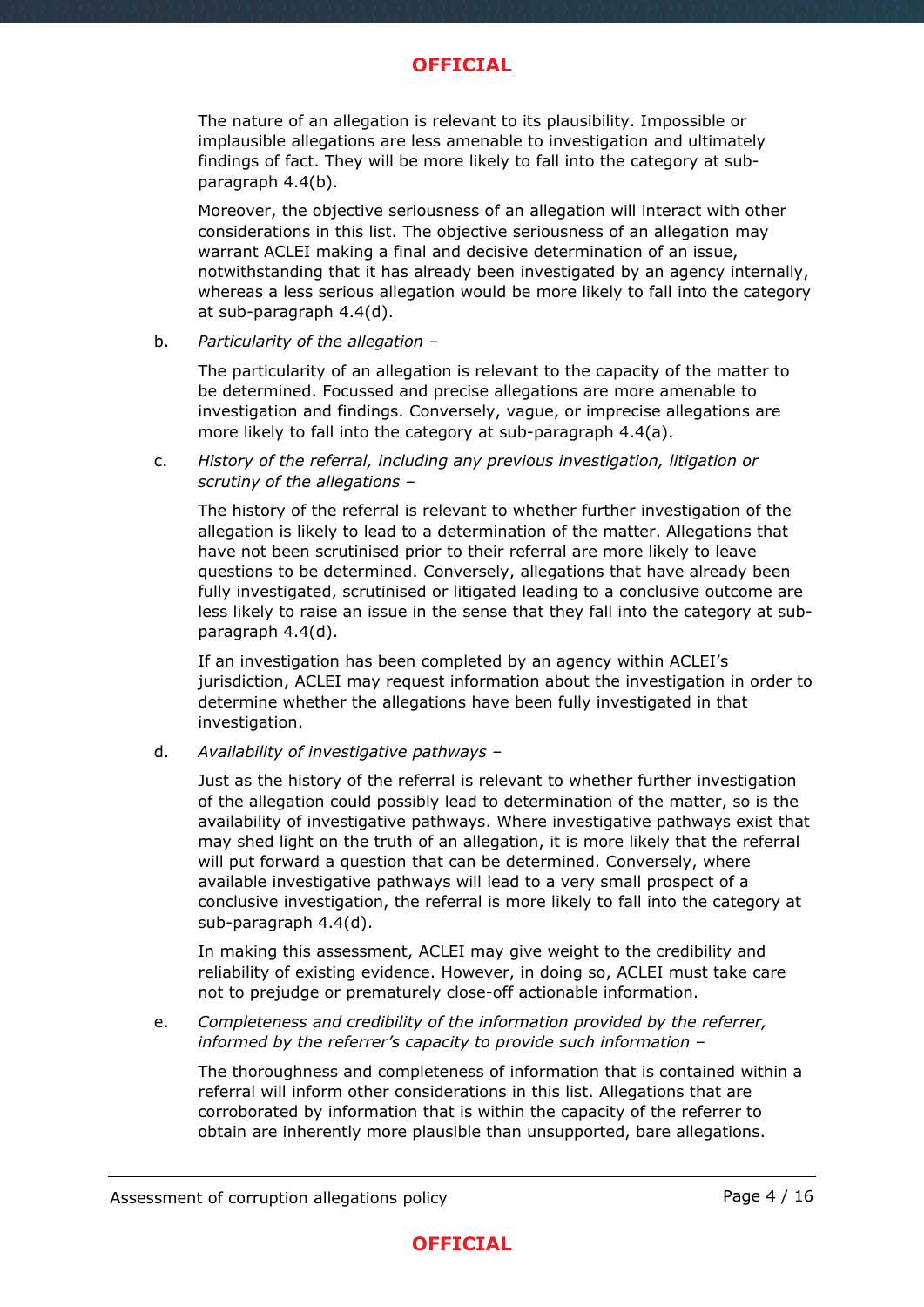The unexplained withholding of information that would ordinarily be within the capacity of the referrer to lawfully obtain and provide to ACLEI may be relevant to the credibility of any information that the referrer provides in support of their allegation.

#### **B. The issue must concern engagement in corrupt conduct by a person while that person is a staff member**

- <span id="page-4-0"></span>4.7 A corruption issue is an issue that concerns engagement, by a staff member of a law enforcement agency, in any individual or combination of the following categories of conduct:<sup>4</sup>
	- a. *Abuse of office* –

This means conduct that involves, or that is engaged in for the purpose of, the staff member abusing his or her office as a staff member of the agency.

The LEIC Act does not further define the phrase 'abuse of office'. It is a term that should be given its ordinary meaning. By analogy to criminal law, this may include engaging in conduct, exercising influence or using information with an intention to dishonestly obtain a benefit or cause a detriment in connection with public office.<sup>5</sup>

b. *Perverting the course of justice* –

This means conduct that perverts, or is engaged in for the purpose of, perverting the course of justice.

The term 'pervert the course of justice' has a settled legal meaning. It generally includes conduct that obstructs, hinders, impairs or prevents the exercise of the administration of justice by a court or competent judicial authority.<sup>6</sup>

c. *Corruption of any other kind* –

This means conduct that, having regard to the duties and powers of the staff member as a staff member of the agency, involves, or is engaged in for the purpose of corruption of any other kind.

This category captures conduct that does not fall within categories at (a) and (b) above. The conduct must still be corrupt or involve corruption. The phrase 'corruption' connotes moral impropriety in, or in relation to, public administration, and has never acquired a more precise meaning in the language of the law or in ordinary speech.<sup>7</sup>

4.8 The conduct may be present, future, or past conduct, including conduct that took place before the commencement of the LEIC Act.<sup>8</sup>

<sup>4</sup> *Law Enforcement Integrity Commissioner Act 2006* (Cth), ss 7(1), 6(1).

<sup>5</sup> See *Criminal Code* (Cth), s 142.2(1).

<sup>6</sup> See discussion in *R v Rogerson* (1992) 174 CLR 268 at 276 per Mason CJ.

<sup>7</sup> See discussion in *Independent Commission Against Corruption v Cunneen* [2015] HCA 14 at [76] per Gaegler J.

<sup>8</sup> *Law Enforcement Integrity Commissioner Act 2006* (Cth), ss 7(1), 6(4)(a).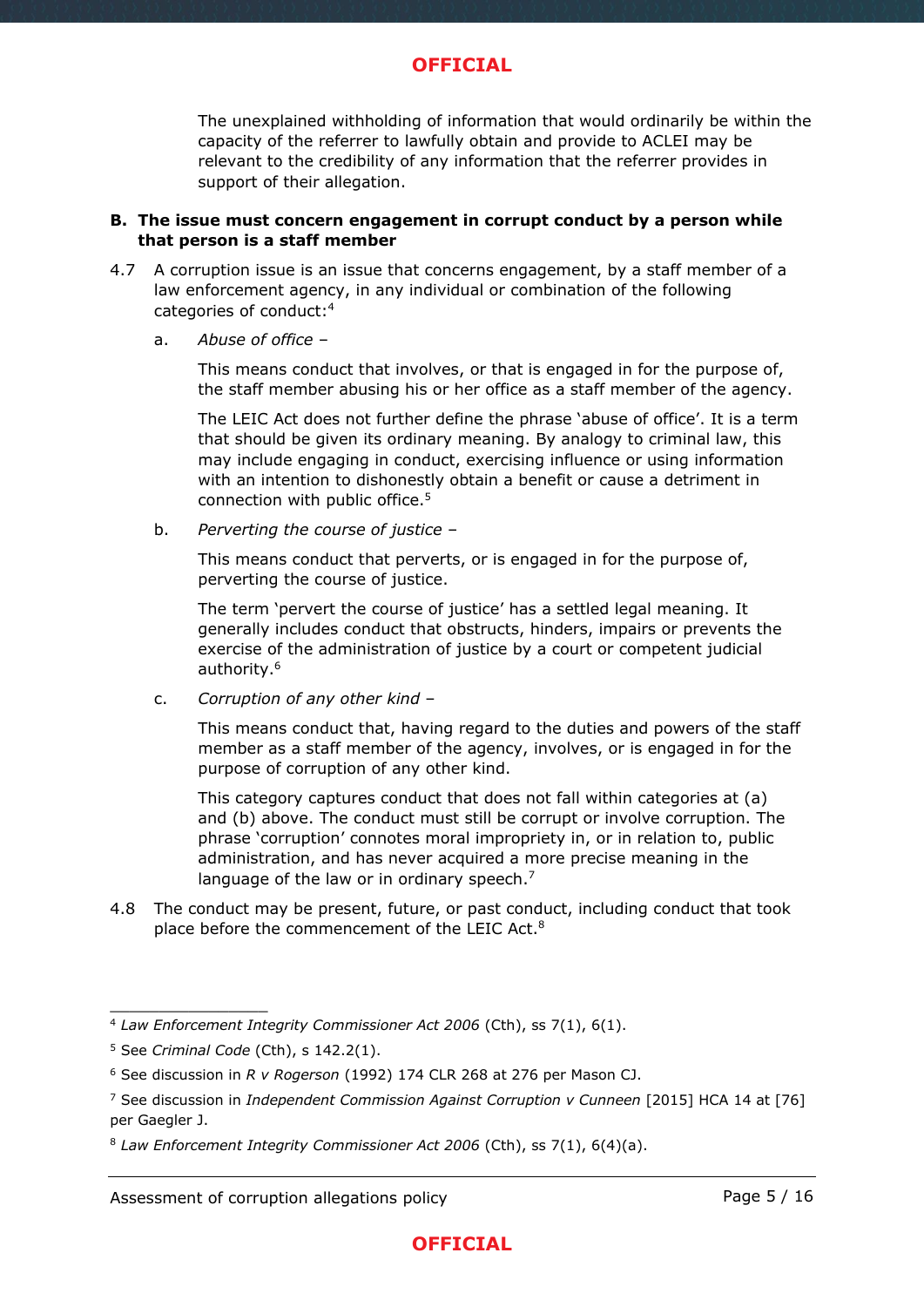- 4.9 The conduct may be constituted by an act or an omission to do an act.<sup>9</sup> Where the alleged conduct is an omission to do an act, it must be an omission that contravenes a legal duty.<sup>10</sup>
- 4.10 The conduct must be engaged in by the person **while they are a staff member of the agency<sup>11</sup>** . The referral must concern the staff member's conduct as a staff member of the agency. ACLEI does not have power to deal with referrals that allege conduct engaged in before a person became a staff member of a relevant agency or after they ceased being a staff member of a relevant agency.<sup>12</sup>

#### **Practical and policy considerations**

- 4.11 Whether a person's alleged acts and omissions can be characterised as corrupt conduct, as defined under the LEIC Act, is a question of fact and degree.
- 4.12 ACLEI does not require referrers to nominate which of the categories listed at paragraph [4.7](#page-4-0) the allegation falls. ACLEI will make its own determination.
- 4.13 When reaching a view whether the alleged conduct can be characterised as corrupt conduct, as defined by the LEIC Act, the matters to which ACLEI will have regard include:
	- a. *Nature of the alleged acts and omissions* –

ACLEI will pay close attention to the nature of the alleged conduct and surrounding circumstances, rather than labels that may be applied to any acts and omissions disclosed by the referral. In other words, ACLEI will not conclude that because a person's conduct has been described as "corrupt", then it satisfies the definition under the LEIC Act. Careful consideration will be given to what the person of interest has done or omitted to do, so far as that is disclosed in any allegation or information.

In the case of referrals alleging abuse of office, ACLEI will also take into account whether the person of interest exercised influence or used information to obtain a benefit or cause a detriment. The benefit or detriment may be intangible, such as social capital.

b. *Degree to which the alleged acts and omissions depart from relevant legal obligations, guidelines and usual practice* –

Ordinarily, the greater the departure from norms, the more likely the acts and omissions are to be characterised as corrupt conduct.

In the case of referrals alleging corruption of any other kind, ACLEI will also take into account whether the alleged conduct departed from general norms in the sense that it involved a moral impropriety, dishonesty, or abuse of trust or power.<sup>13</sup>

c. *Context in which the acts and omissions were alleged to have taken place* –

<sup>9</sup> *Law Enforcement Integrity Commissioner Act 2006* (Cth), s 5 (definition of engages in conduct). <sup>10</sup> By analogy to similar provisions in the *Criminal Code* (Cth), see *Director of Public Prosecutions (Cth) v Poniatowska* (2011) 244 CLR 408.

<sup>11</sup> *Law Enforcement Integrity Commissioner Act 2006* (Cth), ss 6(1).

<sup>12</sup> *Law Enforcement Integrity Commissioner Act 2006* (Cth), ss 7(1), 9.

 $13$  See paragraph [1.4.7\(](#page-4-0)c) above.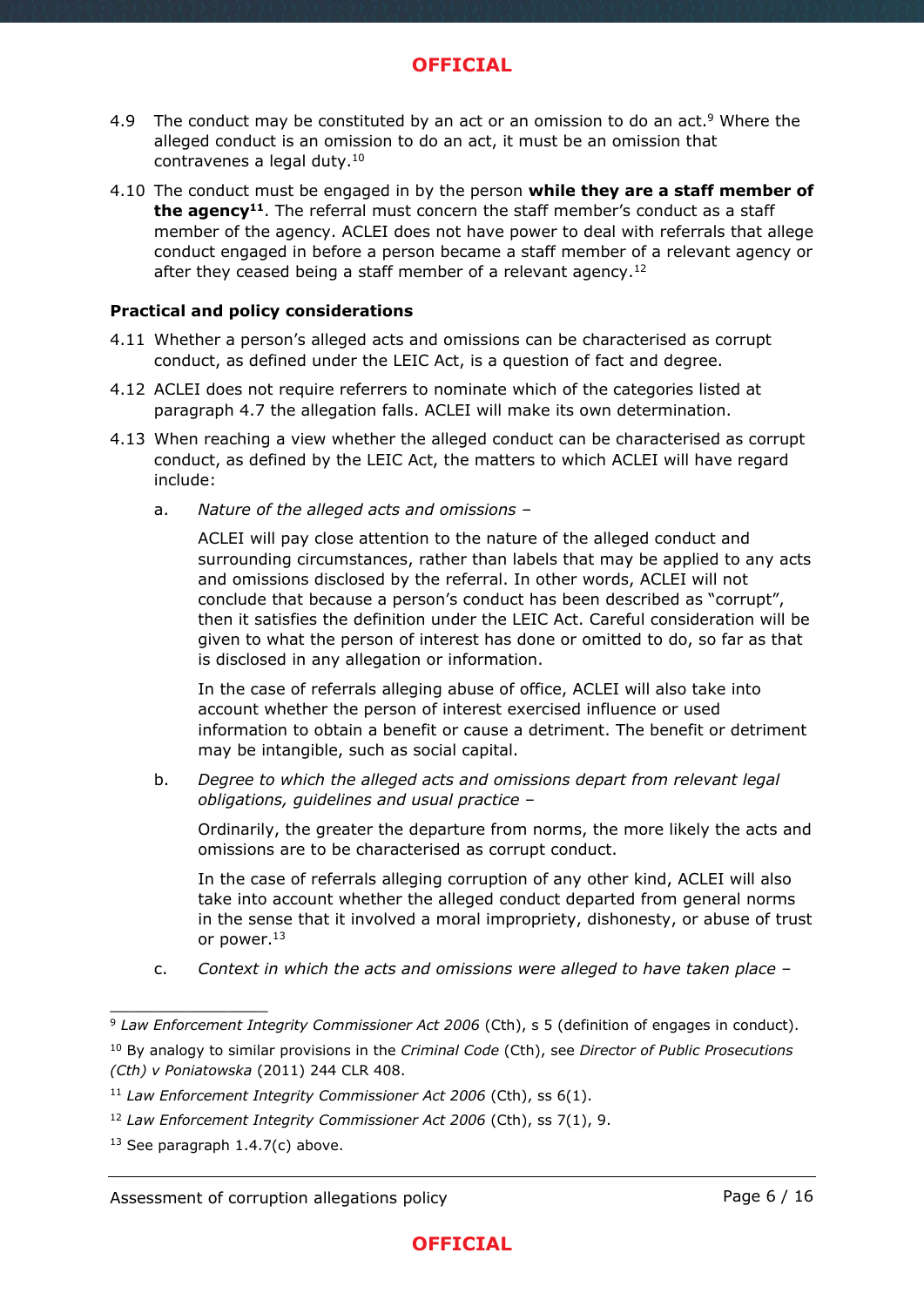In reaching a view whether the alleged acts and omissions can be characterised as corrupt conduct, the factual context in which they are alleged to have taken place is considered, to the extent that it is disclosed in the referral.

Relevant contextual matters include the person of interest's awareness of relevant legal obligations and government norms, whether the person had access to power and information by virtue of their position, the involvement of third parties, the deliberateness of the conduct and the degree of planning involved.

d. *Agreement between the referring agency and ACLEI –*

In the case of referrals from heads of agency, ACLEI will have regard to any agreement with the referring agency under s 17 of the LEIC Act when characterising the significance of corrupt conduct.

### **C. The person must be a staff member of a law enforcement agency**

- 4.14 A staff member in relation to a law enforcement agency has the meaning set out in s 10 of the LEIC Act, which lists several categories of staff member as they relate to several types of law enforcement agency.<sup>14</sup>
- 4.15 The staff member the subject of the referral must be a current or former staff member of a law enforcement agency.
- 4.16 It is not necessary for a person of interest to be named in an allegation.<sup>15</sup>
- 4.17 A law enforcement agency means either a law enforcement agency listed in the LEIC Act,<sup>16</sup> or any other Commonwealth government agency that has a law enforcement function and that is prescribed by regulations made under the LEIC Act.<sup>17</sup>
- 4.18 The following agencies are listed in the LEIC Act:
	- a. Australian Federal Police.
	- b. Australian Criminal Intelligence Commission (including the former Australian Crime Commission, the former CrimTrac Agency and the former National Crime Authority).
	- c. Department of Home Affairs (including Australian Border Force).
	- d. Australian Transaction Reports and Analysis Centre.
	- e. Department of Agriculture, Water and the Environment.
- 4.19 The following are prescribed Commonwealth government agencies that have a law enforcement function:

<sup>14</sup> Law Enforcement Integrity Commissioner Act 2006 (Cth), s 5 (definition of *staff member*) and s 10.

<sup>15</sup> *Law Enforcement Integrity Commissioner Act 2006* (Cth), s 7(2).

<sup>16</sup> Law Enforcement Integrity Commissioner Act 2006 (Cth), s 5 (definition of *law enforcement agency*, paragraphs (a) to (c)).

<sup>17</sup> Law Enforcement Integrity Commissioner Act 2006 (Cth), s 5 (definition of *law enforcement agency*, paragraph (d)).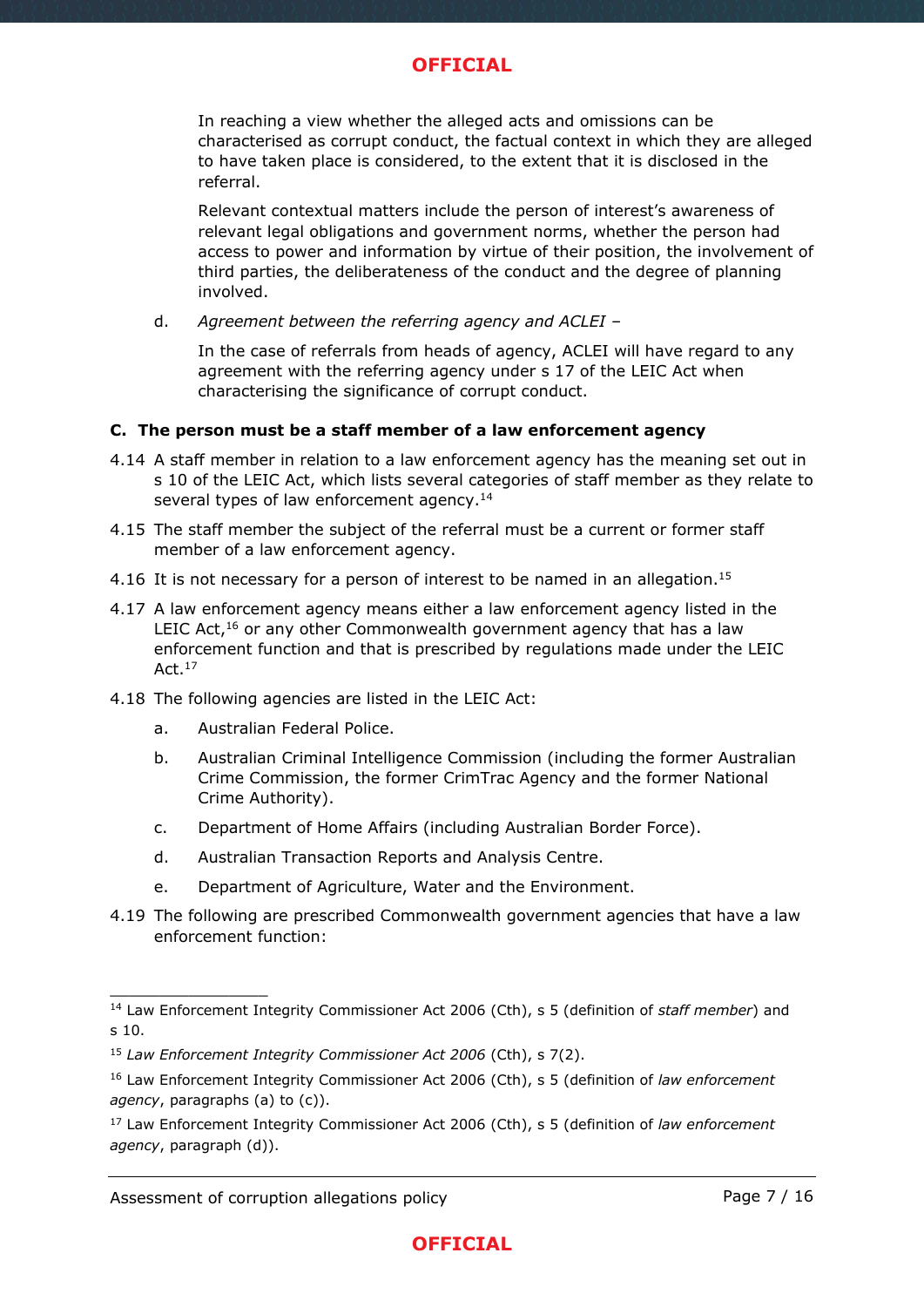- a. Australian Competition and Consumer Commission.
- b. Australian Prudential Regulation Authority.
- c. Australian Securities and Investments Commission.
- d. Australian Taxation Office.
- e. Office of the Special Investigator.

### **Practical and policy considerations**

- 4.20 Establishing whether a person is or was a staff member of a law enforcement agency is a question of fact. In most cases, documentation held by the agency will allow an assessment of whether a person falls into any of the categories mentioned in s 10 of the LEIC Act.
- 4.21 Where the identity of the person of interest is known, and the referral is made by a law enforcement agency, and the referral concerns that agency's own staff member, ACLEI will ordinarily request documents that establish the employment status of the staff member concerned. If not already in ACLEI's possession, ACLEI expects to be provided with enough information concerning staffing practices at the agency to make sense of any employment-related documentation.
- 4.22 In all other cases, ACLEI will require information to establish a basis for the referrer's assertion that the person of interest was a staff member of a law enforcement agency. This may include information about:
	- a. the person of interest's physical appearance,
	- b. the timing and location of the alleged conduct,
	- c. the functions that the person of interest performed within the agency,
	- d. the relationship of the referrer to the person of interest.

#### **D. For allegations relating to an ATO, ASIC, APRA, ACCC of OSI staff member, the alleged conduct relates to the performance of a law enforcement function of the agency**

- 4.23 The definition of *engages in corrupt conduct* provides that if a law enforcement agency comes into ACLEI's jurisdiction through regulation, the conduct must relate to the performance of a law enforcement function $^{18}$ .
- 4.24 *Law enforcement function* is defined in section 5 of the LEIC Act and 'relates to':
	- The investigation into whether an offence has been committed against the law of the Commonwealth;
	- The investigation into whether there has been a contravention of a law of the Commonwealth to which a civil penalty proceeding may be brought;
	- Dealing with information to assist with the enforcement of Commonwealth laws.

### **Practical and policy considerations**

\_\_\_\_\_\_\_\_\_\_\_\_\_\_\_\_

4.25 In the case of referrals that relate to ATO, ASIC, APRA, ACCC or OSI, determining the law enforcement function of the agency, for the purposes of s 5 of the LEIC Act,



<sup>18</sup> *Law Enforcement Integrity Commissioner Act 2006* (Cth), s 6(2).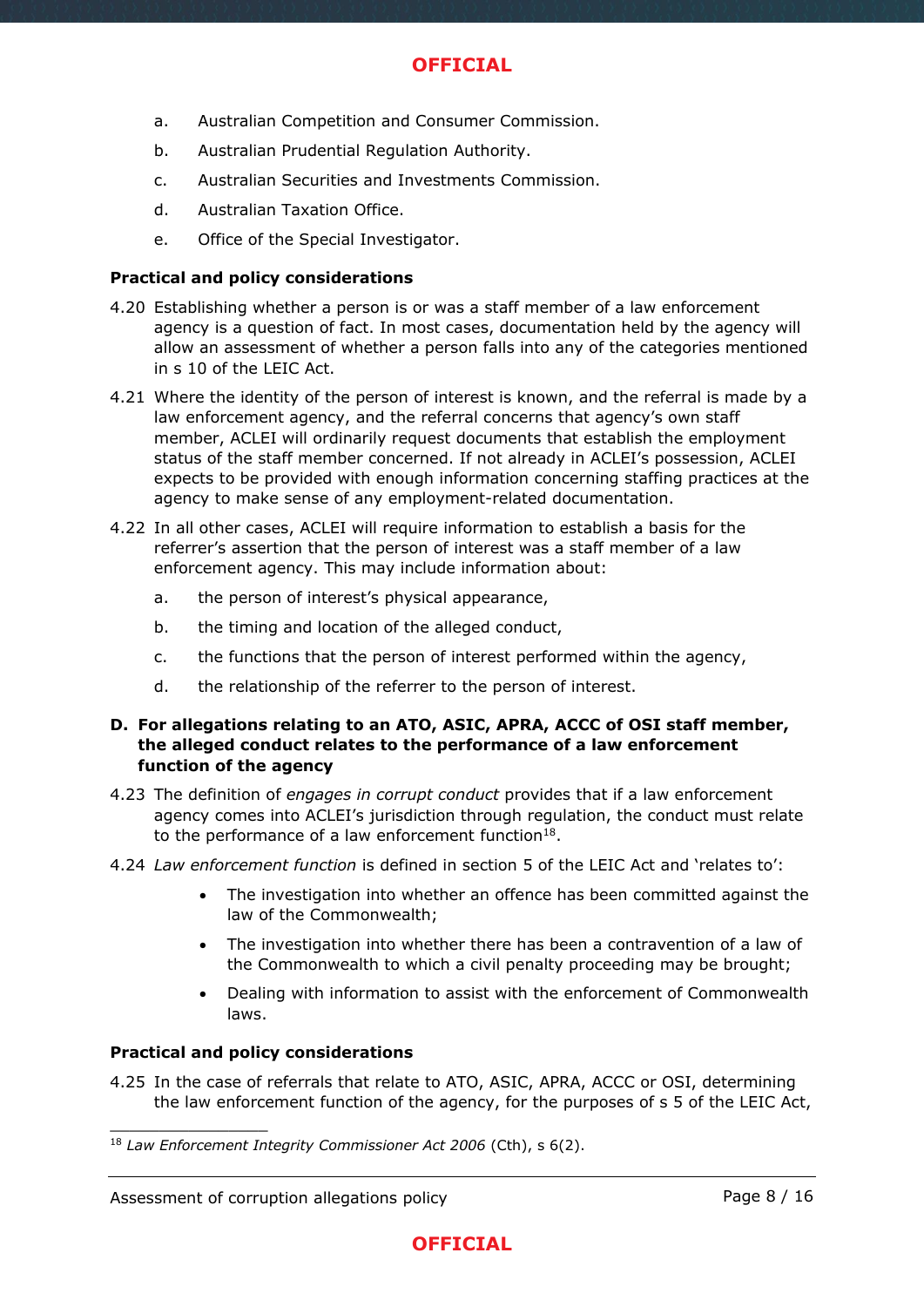is a question of fact. In some cases it may be a simple task to identify whether a function involves investigation of an offence or civil penalty proceeding. In other instances, it will require deeper consideration. The relationship to the investigation can be both direct and indirect. It is generally not relevant whether an investigation actually results in the agency taking action. The fact that such an investigation is possible may be sufficient.

4.26 In considering this issue, ACLEI will focus on the factual relationship between the conduct and the function, as opposed to formalities such as job titles, position descriptions. Referrals should provide as much information about the staff member's function, practice and procedure within the agency as is reasonably practicable.

## **5. Second stage: Should ACLEI deal with the corruption issue?**

- 5.1 After ACLEI has received a referral that raises a corruption issue, ACLEI must then decide whether to deal with the corruption issue or take no further action.<sup>19</sup>
- 5.2 ACLEI may only decide to take no further action if reasonably satisfied that one of the following circumstances exists:<sup>20</sup>
	- a. The corruption issue is already being, or will be, investigated by a law enforcement agency, a government agency or an integrity agency for a State or Territory.
	- b. The referral is frivolous or vexatious.
	- c. The corrupt conduct to which the corruption issue relates has been, is or will be the subject of proceedings before a court.
	- d. The investigation of the corruption issue is not warranted having regard to all the circumstances.
- 5.3 When making a decision to deal with the corruption issue or take no further action, ACLEI must take into account the following matters: $21$ 
	- a. The need to ensure that the corruption issue is fully investigated.
	- b. The rights and obligations of the agency to investigate the corruption issue.
	- c. The resources that are available to the relevant agency and ACLEI to investigate the corruption issue.
	- d. The need to ensure a balance between ACLEI's role in dealing with corruption issues and ensuring that the heads of agencies take responsibility.

\_\_\_\_\_\_\_\_\_\_\_\_\_\_\_\_

## **OFFICIAL**

<sup>19</sup> *Law Enforcement Integrity Commissioner Act 2006* (Cth), ss 31(2), 32(2).

<sup>&</sup>lt;sup>20</sup> See *Law Enforcement Integrity Commissioner Act 2006* (Cth), s 31(4) (with respect to significant corruption issues originating from law enforcement agency heads and corruption issues originating from the Minister or another person), s 32(8) (with respect to corruption issues notified by law enforcement agency heads) or s 42 (with respect to any referral at any time). Note that if a nonsignificant corruption issue was referred by a law enforcement agency head, a decision to take no further action must be made under s 42 if the basis for the decision is that the referral was frivolous or vexatious.

<sup>21</sup> *Law Enforcement Integrity Commissioner Act 2006* (Cth), s 27.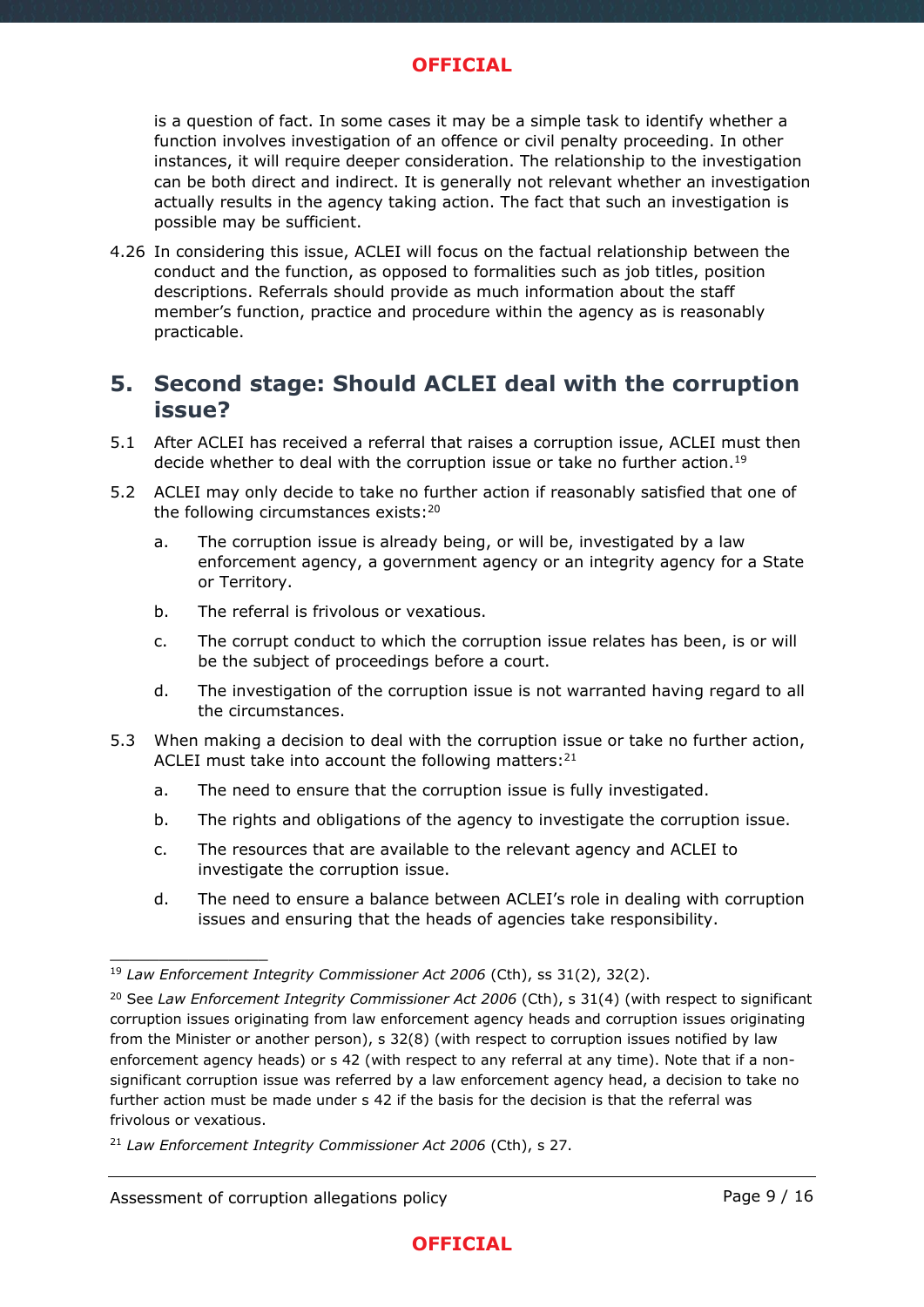- e. The likely significance of the corruption issue for the law enforcement agency.
- 5.4 In carrying out its functions, ACLEI is required to give priority to serious and systemic corruption. Serious corruption means corrupt conduct engaged in by a staff member of a law enforcement agency that could result in the staff member being charged with an offence punishable, on conviction, by a term of imprisonment for 12 months or more. Systemic corruption means instances of corrupt conduct (which may or may not constitute serious corruption) that reveal a pattern of corrupt conduct in a law enforcement agency or in law enforcement agencies.<sup>22</sup>

#### **Practical and policy considerations**

- 5.5 Even if a referral raises a corruption issue, ACLEI retains a wide discretion to take no further action. The guiding principle at this stage is whether investigation of the corruption issue is warranted in all the circumstances.
- 5.6 When assessing whether a referral is frivolous or vexatious, ACLEI will pay careful attention to the objective seriousness of the allegation, and the referrer's history with ACLEI and other government agencies. Referrals in this category will result in a decision that no further action be taken unless exceptional circumstances justify proceeding with the referral.
- 5.7 When assessing whether a referral has been or will be the subject of court proceedings, ACLEI will pay careful attention to whether further investigation may hinder ongoing court proceedings, result in a contempt of court or amount to an abuse of process. Referrals that may hinder court proceedings, result in contempt of court or amount to an abuse of process will result in a decision that no further action be taken.
- <span id="page-9-0"></span>5.8 When assessing whether the investigation of a referral that otherwise raises a corruption issue is nevertheless not warranted, ACLEI will necessarily take into account all the circumstances including:
	- a. *Nature of the allegation, including its objective seriousness* –

The substance of an allegation is relevant to whether it should be investigated. ACLEI is under an obligation to give priority to serious and systemic corruption.<sup>23</sup> The more serious the allegation, the more weight will be given to the need to ensure the matter is investigated and the significance of the corruption issue.

ACLEI will regard the following as serious:

- i. Conduct that significantly harms the efficacy of government.
- ii. Conduct that undermines the community's confidence in the administration of law enforcement functions.
- iii. Conduct that facilitates the conduct of serious criminality.

<sup>22</sup> *Law Enforcement Integrity Commissioner Act 2006* (Cth), s 16 and s 5 (definition of *serious corruption* and *systemic corruption*).

<sup>23</sup> *Law Enforcement Integrity Commissioner Act 2006* (Cth), s 27(2)(a), (f).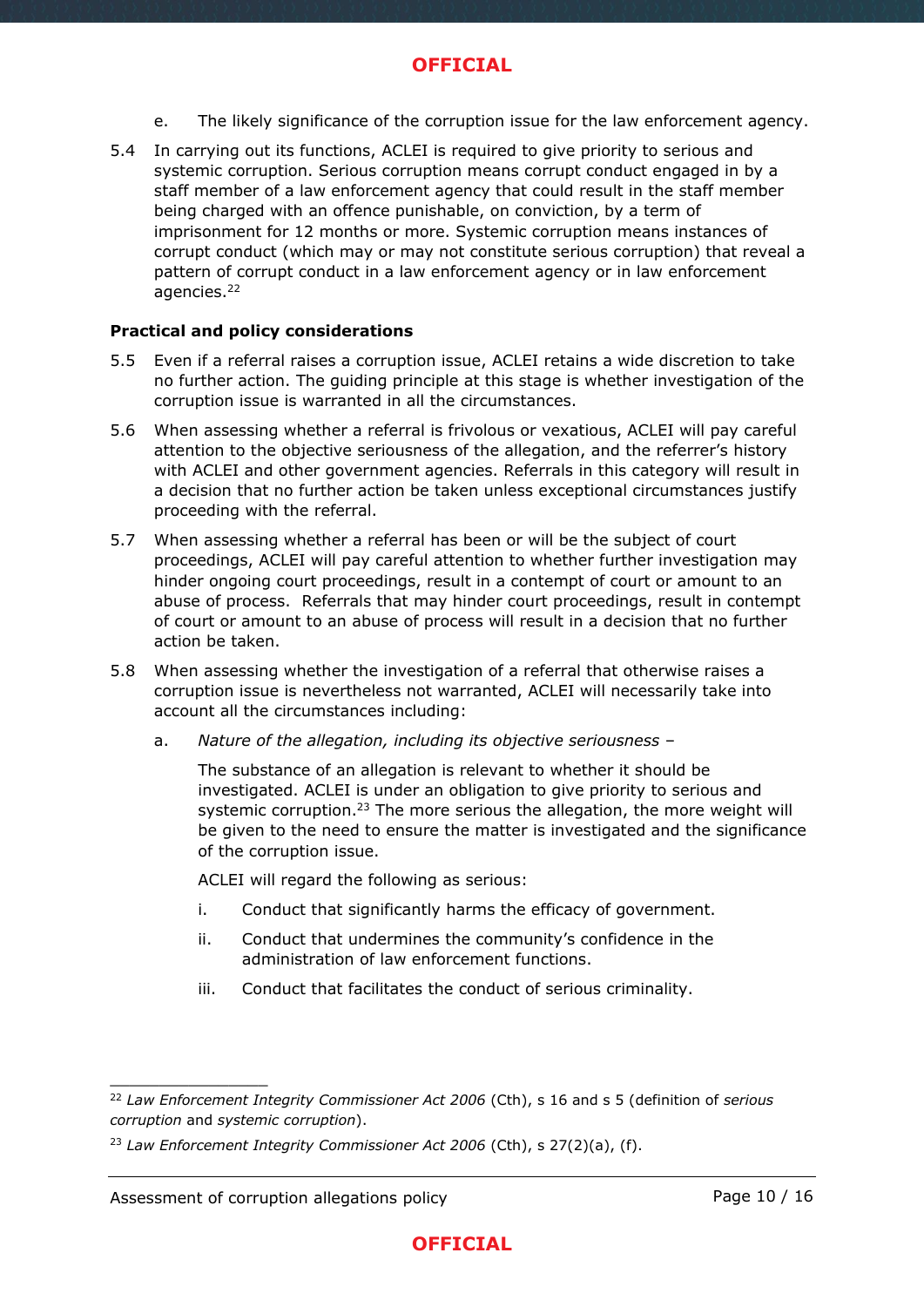- iv. Conduct that raises significant implications for the relevant law enforcement agency beyond the individual staff member implicated by the allegation.
- v. Conduct that results in a significant loss of public revenue or a significant financial benefit to the staff member concerned.
- vi. Conduct that gives rise to a high risk of ongoing compromise to the law enforcement agency.
- vii. Conduct that relates to law enforcement activities that have a higher inherent corruption risk.

Allocation of scarce resources to the investigation of less serious allegations is, conversely, less justifiable.<sup>24</sup>

However, the entirety of the allegation and context will be taken into account. For example, even where the substance of a matter is objectively less serious, taken in context, it may nevertheless be viewed as an indicator of a systemic problem or as something around which a corrupt process of collusion, evasion and dishonesty has grown.

Similarly, it is relevant to take into account the inherent corruption risk associated with a particular activity or business practice that is the subject of the corruption issue. Examples include undeclared conflicts of interest in procurement and recruitment processes, drug and exhibit handling, human source management, and proximity to organised crime groups.

b. *The completeness of any internal investigations undertaken by the law enforcement agency* –

The availability of further review mechanisms within a law enforcement agency inform the need to ensure that the issue is fully investigated, the obligations of law enforcement agencies and the need to ensure balance in ensuring that that agency heads take responsibility for managing their agencies.<sup>25</sup>

Where such avenues exist, consideration will be given to whether it is appropriate to make a decision to take no further action or to deal with the corruption issue by referring the corruption issue back to the agency to complete its investigation (discussed below).

c. *The strength of existing evidence and evidence that may be obtained if the matter is investigated* –

Just as the investigative history and availability of investigative pathways is relevant to assessing whether a referral raises an issue (see subparagraphs 4.6(d) and (e) above), the substance of the evidence that has already been obtained, and evidence that is likely to be obtained if available investigative pathways are explored, is relevant to ensuring that the matter is fully investigated and whether resourcing considerations justify the expense

<sup>&</sup>lt;sup>24</sup> Law Enforcement Integrity Commissioner Act 2006 (Cth), sub-s 27(2)(d). Note also that a decision to take no further action may also be made in circumstances where the matter has been, or will be, investigated by another agency: ss  $31(4)(a)$ ,  $32(8)(a)$ ,  $42(3)(a)$ .

<sup>25</sup> *Law Enforcement Integrity Commissioner Act 2006* (Cth), sub-ss 27(2)(a), (b) and (e).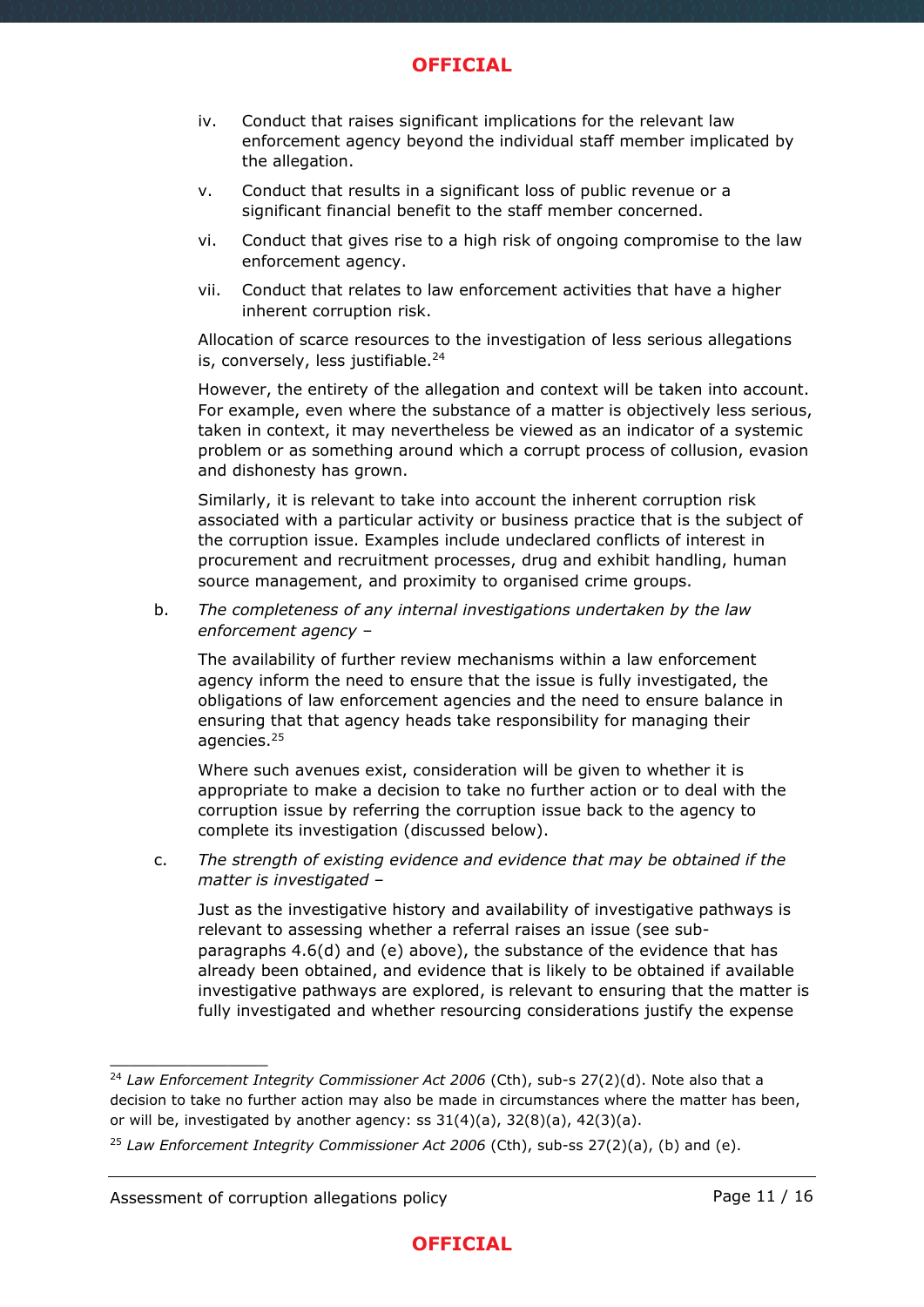of investigation, or further investigating.<sup>26</sup> The practical concerns of resourcing an investigation that is unlikely to be able to be progressed or where the available evidence is or is likely to be weak will weigh against taking action.

An assessment of the strength of the available information requires an assessment of the credibility and reliability of existing information and any information that is likely to be obtained in any investigation.

Where witness evidence is probative of a fact, matters such as the particularity of the evidence, its age, and inherent cogency when viewed in light of the fact asserted will be relevant to its reliability. The apparent motivations witnesses will be relevant to the credibility.

Where documentary evidence and business records are probative of a fact, the reliability of the underlying business processes will be relevant to the reliability of the documentary evidence.

An assessment of the strength of the available information also requires a consideration of the range of available findings. It is reasonable to consider that there may be plausible, more benign alternative explanations for a set of events occurring, other than corrupt motive.

d. *The views of the law enforcement agency* –

ACLEI will consider the views of the law enforcement agency as to the significance of the corruption issue.<sup>27</sup>

e. *The public interest* –

The public interest will inform all decisions whether to deal with a referral or take no further action.<sup>28</sup>

## **6. Third stage: What action should ACLEI take?**

### **6.1 Available options for dealing with a referral that raises a corruption issue**

- 6.1 When a referral is made to ACLEI that raises a corruption issue and a decision is made to deal with the corruption issue, then ACLEI must make a further decision how to deal with the corruption issue.
- 6.2 Section 26 of the LEIC Act sets out the options for dealing with corruption issues and the matters which ACLEI must have regard to in deciding how to deal with

<sup>26</sup> *Law Enforcement Integrity Commissioner Act 2006* (Cth), sub-ss 27(2)(a) and (d).

<sup>27</sup> *Law Enforcement Integrity Commissioner Act 2006* (Cth), s 27(2)(f).

<sup>28</sup> The matters referred to at s 27(2) of the *Law Enforcement Integrity Commissioner Act 2006* (Cth) and the circumstance described under ss  $31(4)(e)$ ,  $32(8)(c)$  and  $42(3)(e)$  suggest a broad discretion. At a general level, the objects of the Act include maintaining and improving integrity within law enforcement agencies:  $s \cdot 3(1)(d)$ . As administrators of the Act, ACLEI achieves this objective by embodying, in its own decision-making, the objective of integrity. This necessarily involves making decisions that are in the public interest and support good government.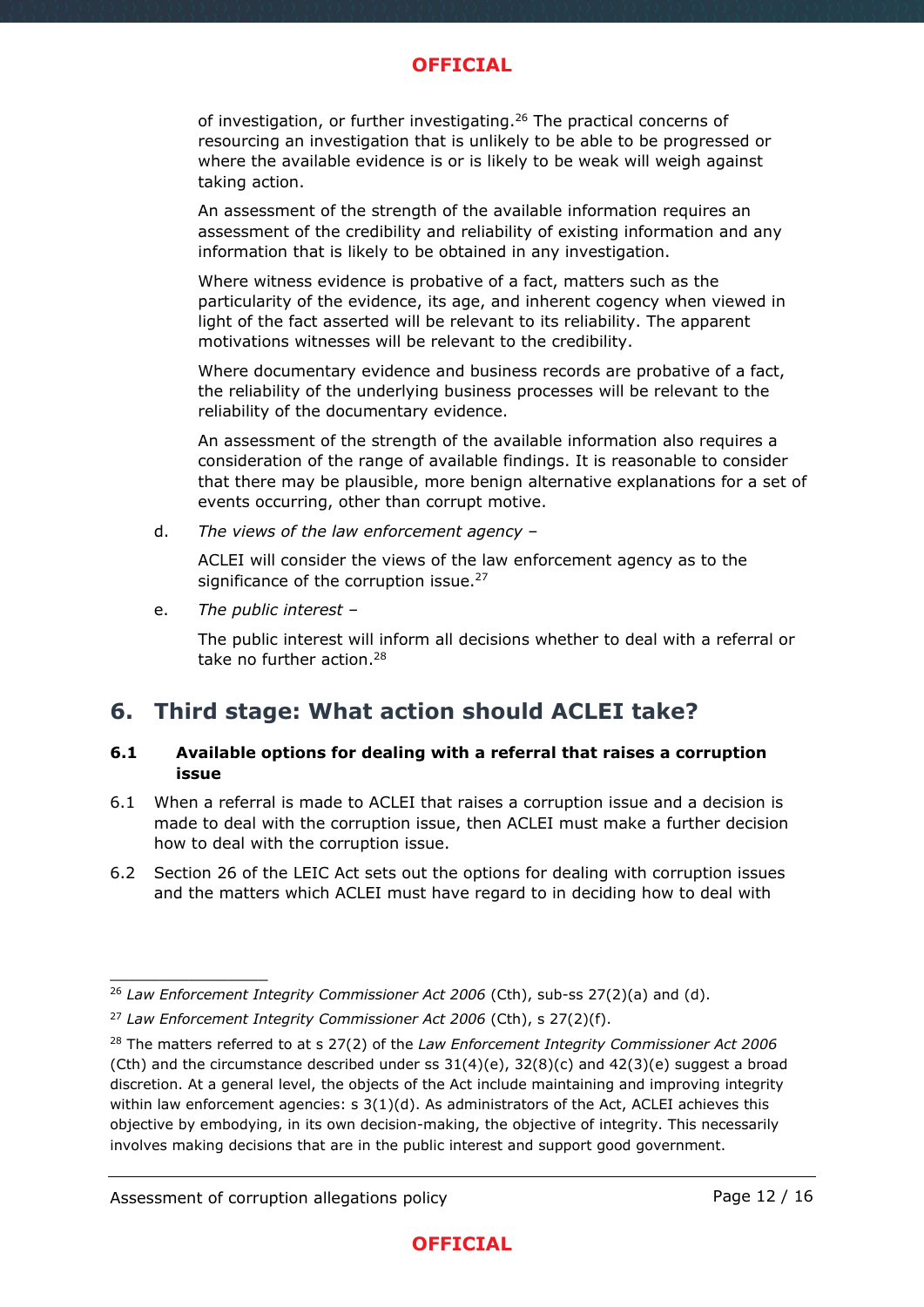corruption issues. ACLEI must choose to deal with the corruption issue in one of the following ways:<sup>29</sup>

- a. By investigating the corruption issue (either alone or jointly with another government agency or an integrity agency for a State or Territory).
- b. By referring the corruption issue to the law enforcement agency for investigation (with or without management or oversight of the investigation).
- c. By managing or overseeing an investigation of the corruption issue that is being conducted by the law enforcement agency.
- d. If the law enforcement agency is not the AFP, by referring the corruption issue to the AFP for investigation (with or without management or oversight of the investigation).
- 6.3 When deciding how to deal with a corruption issue, ACLEI must have regard to the matters set out at paragraph 5.3 above. Additionally, when considering a joint investigation, ACLEI must also have regard to the extent to which the other agency is able to cooperate in the investigation.<sup>30</sup>

#### **Practical and policy considerations**

#### *Approach to the discretion*

- 6.4 Within the framework of the LEIC Act, a decision-maker is required to apply judgement according to the facts and circumstances that the corruption issue raises. ACLEI may not have sufficient resources to conduct its own investigations into every notification or referral. This requires consideration of additional factors that, when applied consistently, will assist in the prioritisation of matters under consideration.
- 6.5 Generally, when making a decision how to deal with a corruption issue taking into account all the relevant considerations referred to above, ACLEI will:
	- a. Characterise and prioritise of the referral.
	- b. Determine what options are available for dealing with the referral, both within and outside of the LEIC Act framework.
	- c. Devise a way of dealing with the corruption issue raised by the referral that is proportional and represents a responsible use resources.

#### **Characterisation of the referral – preference is given to serious and systemic corruption**

6.6 The LEIC Act construes corrupt conduct broadly, from direct involvement in frustrating the most serious operations of a law enforcement agency (e.g. participating in or facilitating drug importations) through to an individual law enforcement official browsing official information without a specific personal interest in or use for that information. The LEIC Act requires that priority be given to serious corruption and systemic corruption.

#### Assessment of corruption allegations policy

<sup>29</sup> *Law Enforcement Integrity Commissioner Act 2006* (Cth), s 26. Note also s 29(6) which allows for arrangements to be made with respect to conduct of secondees.

<sup>30</sup> *Law Enforcement Integrity Commissioner Act 2006* (Cth), s 27(2)(c).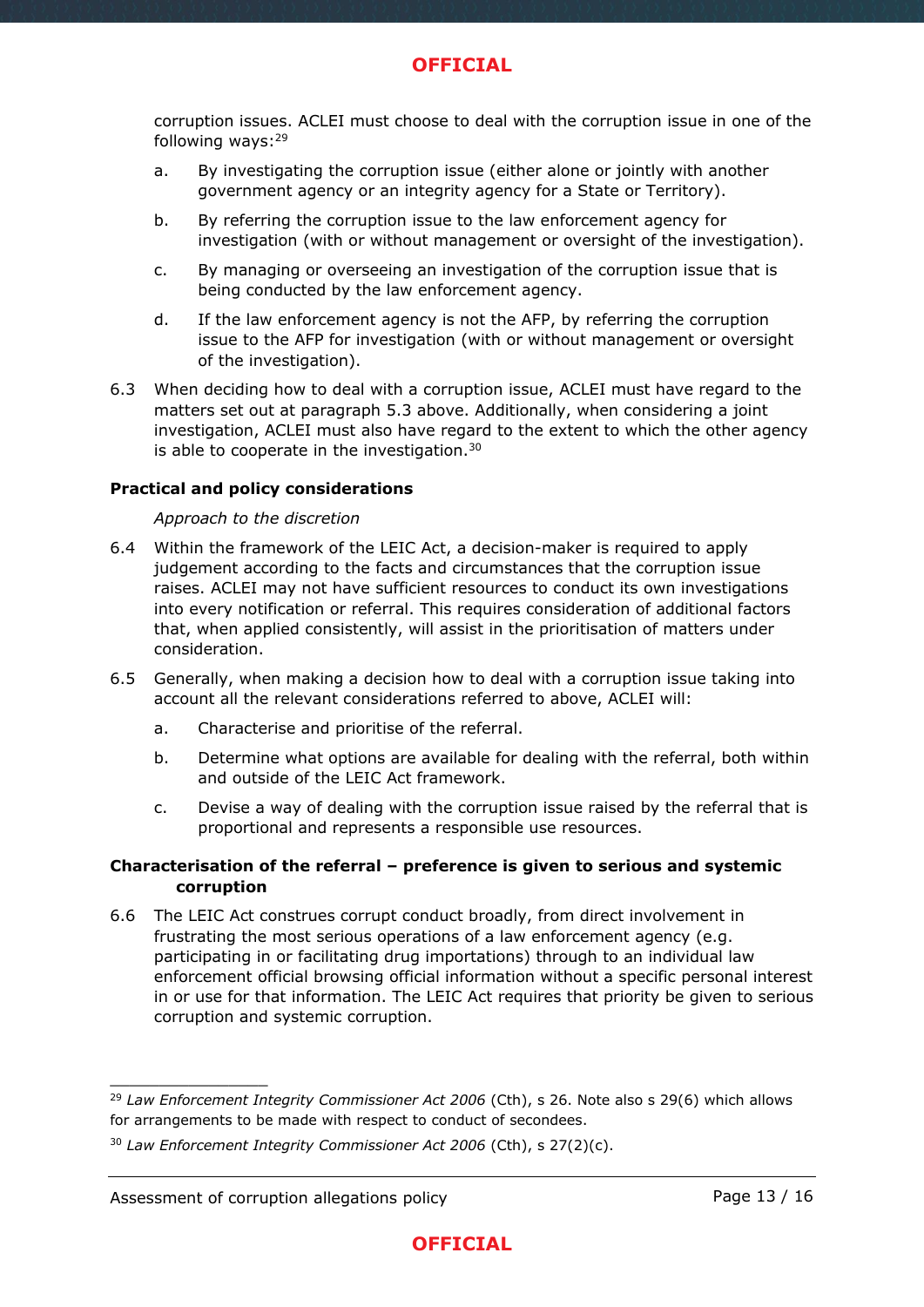6.7 ACLEI will give greater priority to matters where the alleged conduct falls into one of the categories of more serous corruption described at sub-paragraph [5.8\(](#page-9-0)a) above.

#### **Available options within the LEIC Act framework**

6.8 It will commonly be the case that an agency can be expected to conduct and manage investigations at all but the most serious end of this spectrum without supervision, and to take appropriate action when the investigation is concluded. Equally, where more serious corruption is alleged, it may be preferable for ACLEI to be involved directly (as part of a joint investigation or through managing or overseeing the investigation), so that ACLEI can be confident that the investigation is conducted appropriately. ACLEI will also take into account the powers available to the referring agency and ACLEI, in particular whether powers are available to ACLEI (such as compulsory examination) that are not available to the referring agency, and vice-versa.

#### **Available options outside of the LEIC Act framework**

- 6.9 Law enforcement agencies engage in many of the same administrative processes as other government agencies or businesses. For example, they engage and pay their staff, promote and discipline them, pay allowances and provide access to entitlements such as workers' compensation and superannuation, and procure and administer contracts.
- 6.10 Accordingly, in some instances a corruption issue may also involve administrative or misconduct matters that could be dealt with under a framework more suited to the situation, for example, a complaints, audit, training or disciplinary mechanism.

#### **Resource allocation**

\_\_\_\_\_\_\_\_\_\_\_\_\_\_\_\_

6.11 ACLEI's decision-making is informed by its obligation to use Commonwealth resources properly, for legitimate purposes and in a manner that is sustainable. $31$ ACLEI will have regard to resourcing of both ACLEI and other agencies when making a decision how to deal with a corruption issue.

#### **Reporting and transparency**

- 6.12 ACLEI must give due weight to transparency when considering the administrative and resource burden imposed by reporting requirements under Div 2 of Pt 6 of the LEIC Act.
- 6.13 Noting the requirement to consider the individual circumstances associated with each matter:
	- a. Allegations referred to other agencies for investigation and assessed as being non-significant corruption issues, will ordinarily not require the provision of s 64 or s66 reporting,
	- b. Allegations referred to other agencies for investigation and assessed as significant corruption issues, will ordinarily not require the provision of s 64 reporting but will require s66 reporting.



<sup>31</sup> See the *Public Governance, Performance and Accountability Act 2013* (Cth), s 15.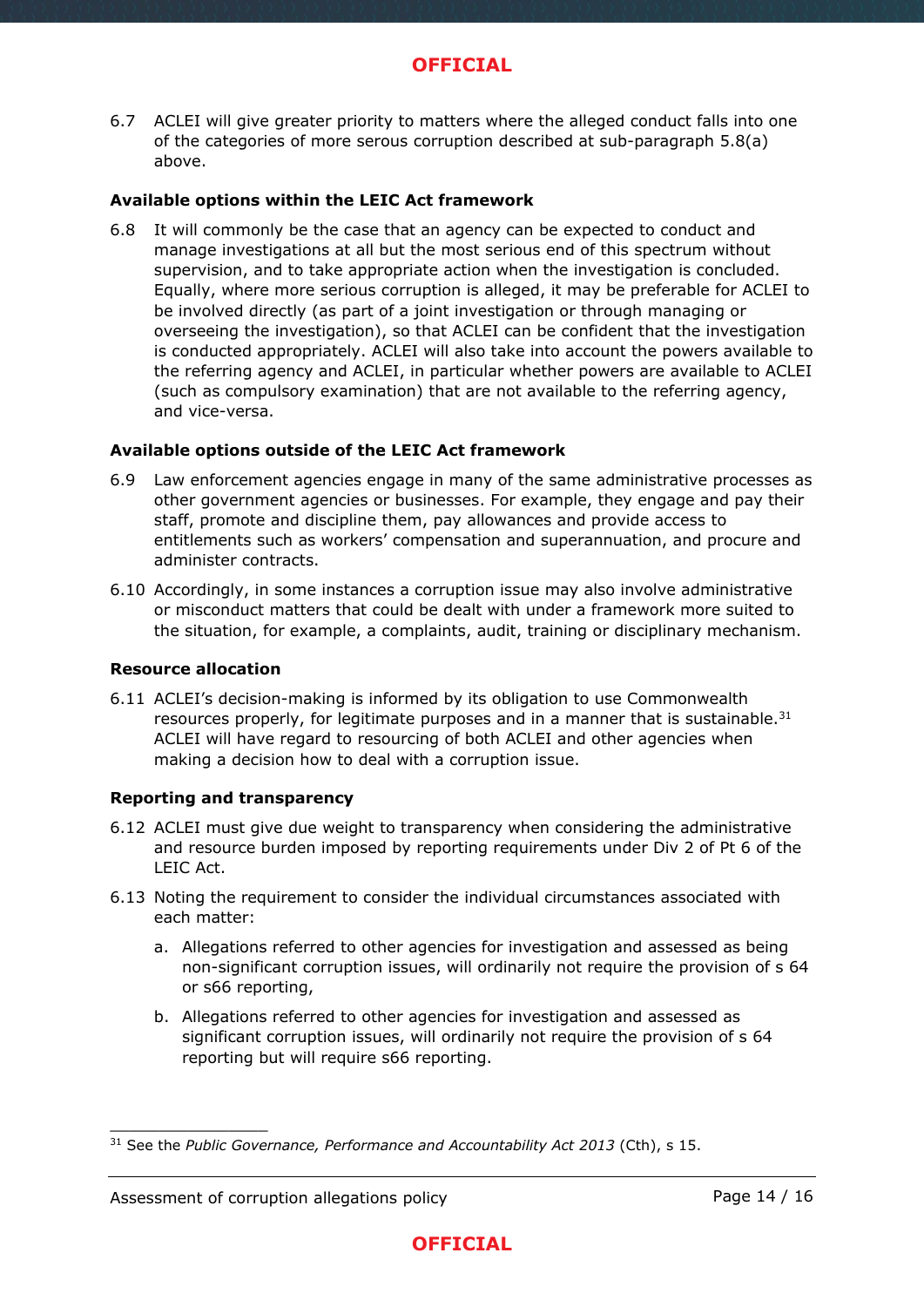### **Proportionality**

6.14 An investigation necessarily involves some intrusion into the activities and lives of the people whose conduct is under scrutiny, and of those who may be incidentally involved. ACLEI will consider whether the use of statutory powers and deployment of government resources is proportionate to the issue being investigated.

### **Agreement with referring agency**

6.15 ACLEI will have regard to any agreement under s 17 of the LEIC Act when determining how to deal with a corruption issue.

## **7. Reconsideration and own motion referrals**

- 7.1 At any time after making a decision to deal with a matter, ACLEI may reconsider whether to take further action and if so, how. ACLEI may also take action in response to information that raises a corruption issue.<sup>32</sup>
- 7.2 The characterisation of a referral as one that does not raise a corruption issue, or a decision that no further action should be taken, or to deal with a matter in a particular way, should not be understood as binding on the future consideration or reconsideration of information.

## **8. Review or variation of this policy**

8.1 This policy will be reviewed every two years, or more regularly as needed to ensure consistency with legislation, government policy, organisational changes within ACLEI and change of working environment.

## **9. Definitions**

- 9.1 For ease of reference, this policy uses a number of LEIC Act terms interchangeably.
- 9.2 In this policy:

\_\_\_\_\_\_\_\_\_\_\_\_\_\_\_\_

"ACLEI" means the Integrity Commissioner and staff of ACLEI.

"Information" means an allegation or information containing an allegation.

"Referral" means a notification, referral or communication brings an allegation to the attention of the Integrity Commissioner.

"Referrer" means the Minister, head of a law enforcement agency or person who makes a referral.

<sup>32</sup> *Law Enforcement Integrity Commissioner Act 2006* (Cth), s 42.